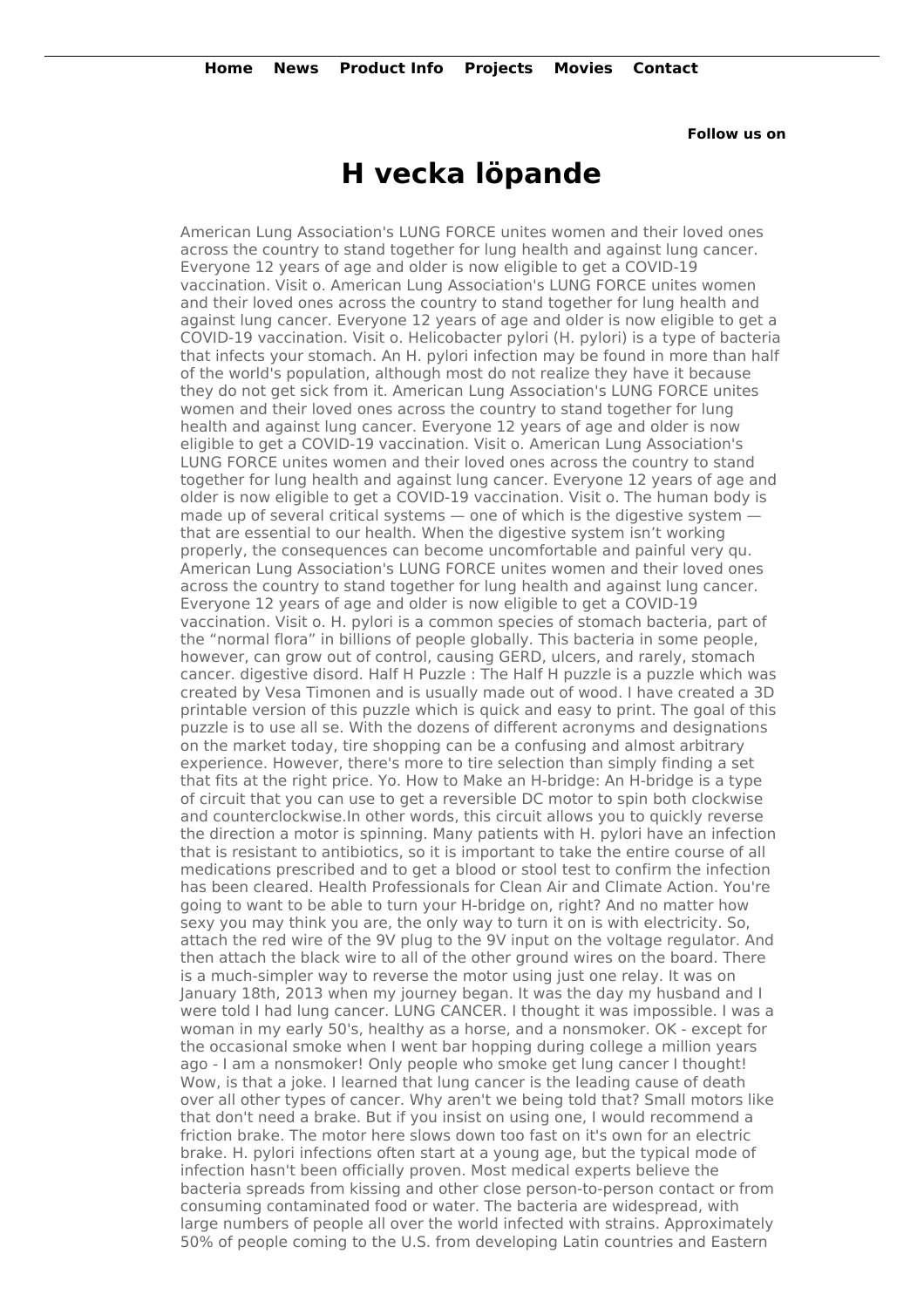European countries are infected, for example. If your H-bridge doesn't work this way, make sure: 1. You are using the right "set" of wires 2. All of your wires are routed correctly (See diagram below) 3. You made all appropriate soldered connections and are not missing any wires 4. You have no crossed wires (The voltage regulator will most likely be excruciatingly hot if you do. You should also be able to see where it is crossed usually.) 5. Your relays work (You can check by bridging the positive end of the coil directly to the 5V power source. When you do this, you should hear a little click) 6. Your battery isn't dead (Quickly touch an LED to it and see if it lights up) 7. Your LED isn't dead (try another LED) 8. Your LED isn't backwards and preventing the flow of electricity (Try turning it around). 9. The gods of electronics aren't angry at you. How to Know if Your Air is Unhealthy. What Are the First Symptoms of H. pylori? When patients are diagnosed with ulcers or gastritis, doctors will try to determine the cause, and that includes testing for H. pylori bacteria. Stool sample testing provides information about many different types of bacteria in the intestinal tract, while stool antigen testing looks specifically for the H. pylori bacteria. Certain blood tests can also detect H. pylori antibodies in the blood. Can lead to some forms of cancer (uncommon) Gastric adenocarcinoma. What Are Some Free Harry Potter Games to Play Online?. Health Professionals for Clean Air and Climate Action. H. pylori infection is diagnosed with a patient history and physical examination, and tests that may include: "Relay 1" and "Relay 3" being pulled high. This is a short circuit since there is no load for the electricity to pass through. Bad things will happen! (see "Image 5") "Relay 2" and "Relay 4" being pulled high. This is a short circuit since there is no load for the electricity to pass through. Bad things will happen! (imagine "Image 6") More than 2 relays being pulled high at one time. Bad things will happen. Two antibiotics are usually recommended along with a PPI to reduce the risk of treatment failure and antibiotic resistance. Health Professionals for Clean Air and Climate Action. What Are Some Popular Online Math Game Sites?. This website uses cookies to improve content delivery. When the coils on "Relay 1" and "Relay 2" are pulled high (electricity is flowing through them), then the motor will stop spinning (see "Image 3"). We all become involved with organizations like the American Lung Association for a variety of reasons. Everyone has a story to tell. I would like to take a few minutes and share my story with you as to why I got involved. On a Friday morning in early May of 2004, my sister, Meg, went to her doctor with what she thought was just another bout of bronchitis. Her doctor ordered a chest X-ray. After reviewing her film, he sent her for a CT scan. She was admitted to the hospital later that afternoon for more tests. Saturday and Sunday, her doctor did more testing. Sunday also just happened to be Mother's Day. My sister and I changed the plans we had made to take our mother out to dinner, and instead we had hospital cafeteria pizza in my sister's room. While we were all there, enjoying Mother's Day and our pizza, her doctor came in. I knew from his demeanor that something was wrong. He told my sister that all the test results indicated she had advanced Stage IV small cell lung cancer. How's that for a Mother's Day present? Happy Mother's Day mom, I have lung cancer. In an instant, my sister became one of the more than 219,000 people who are diagnosed with lung cancer every year. My sister was a fighter. I knew she wasn't going to take her diagnosis sitting down. She put together a battle plan as if she were a general preparing to go into battle. She met with her doctors, did research on the internet. She talked to other cancer patients and survivors. She spoke to dietitians, holistic practitioners, and anyone remotely connected to fighting lung cancer. I guess in a way it was like going into battle. A battle that too many others are fighting. As I mentioned, I was with her the day she got her diagnosis and I was also her caregiver and with her as she went through countless chemotherapy and radiation treatments. I watched as her cancer went into remission and then came back. I watched as her cancer spread to her spine and then to her brain. I watched as she went from an outgoing, energetic, larger-than-life person to a s. Our circuit includes an H-bridge made out of 4 SPST relays (single-pole single-throw) and 1 additional SPDT (single-pole double-throw) relay which will be used to switch between the 2-sets of 2 relays. Benifits are it's simpler, uses less parts and is impossible to short circuit. Our key findings add to the evidence that a changing climate is making it harder to protect human health. Why Did Europeans Want a New Route to Asia?. Of course you can make the project with a double-pole double-throw switch and not use any relays at all. The only problem is the motor is constantly turning in one direction or the other. What Are Some Fun Word Scramble Games You Can Play Online?. The alternative is to use two double-pole push switches or 4